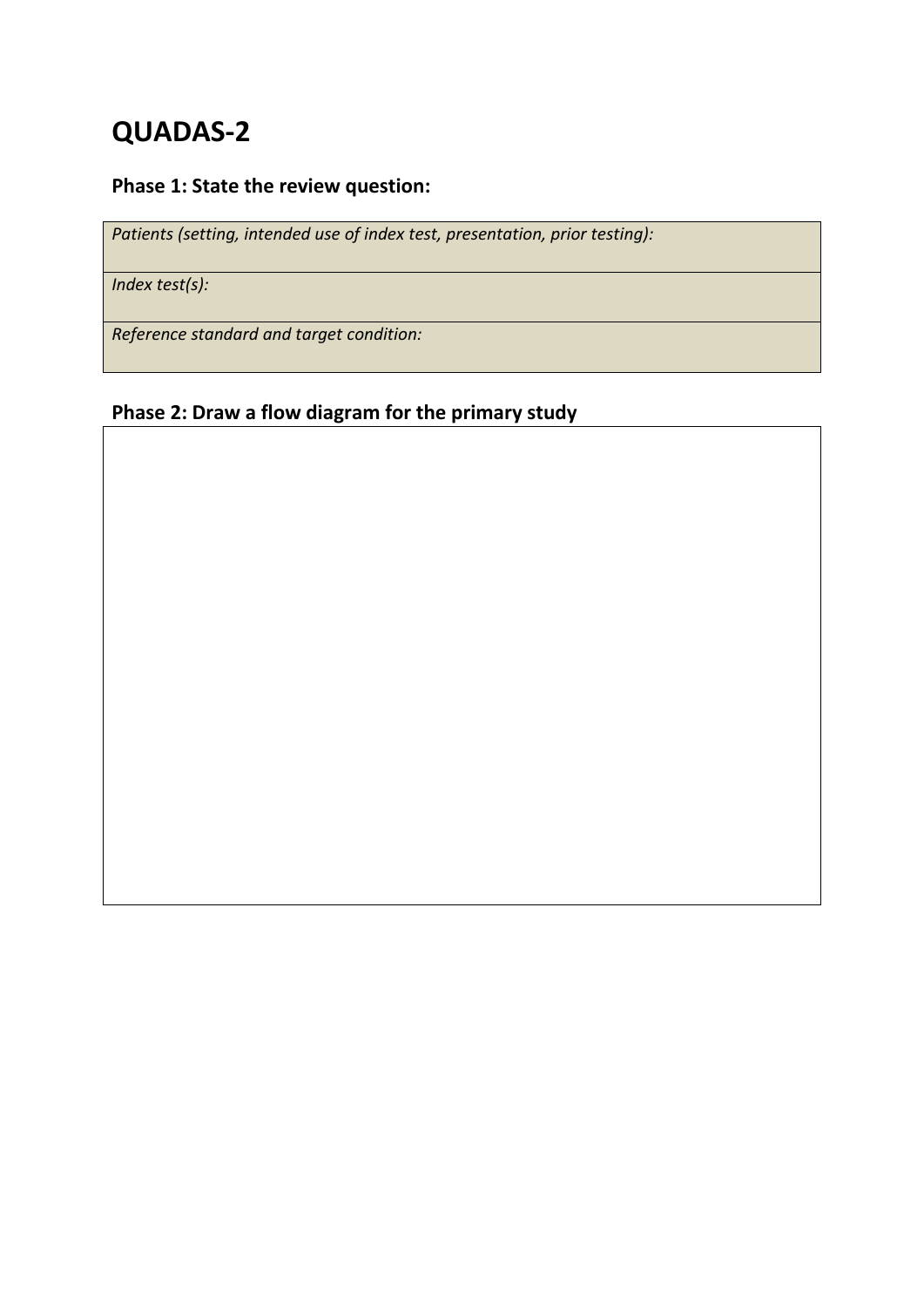# **Phase 3: Risk of bias and applicability judgments**

*QUADAS-2 is structured so that 4 key domains are each rated in terms of the risk of bias and the concern regarding applicability to the research question (as defined above). Each key domain has a set of signalling questions to help reach the judgments regarding bias and applicability.* 

## **DOMAIN 1: PATIENT SELECTION A. Risk of Bias**

Describe methods of patient selection:

- Was a consecutive or random sample of patients enrolled? Yes/No/Unclear
- Was a case-control design avoided? Yes/No/Unclear
- Did the study avoid inappropriate exclusions? Yes/No/Unclear

**Could the selection of patients have introduced bias? RISK: LOW/HIGH/UNCLEAR**

## **B. Concerns regarding applicability**

Describe included patients (prior testing, presentation, intended use of index test and setting)**:**

**Is there concern that the included patients do not match CONCERN: LOW/HIGH/UNCLEAR the review question?**

# **DOMAIN 2: INDEX TEST(S)**

**If more than one index test was used, please complete for each test.** 

#### **A. Risk of Bias**

Describe the index test and how it was conducted and interpreted:

 Were the index test results interpreted without knowledge of the results of the reference standard?

If a threshold was used, was it pre-specified? Yes/No/Unclear

**Could the conduct or interpretation of the index test have introduced bias?**

**RISK: LOW /HIGH/UNCLEAR**

Yes/No/Unclear

**CONCERN: LOW /HIGH/UNCLEAR**

**Is there concern that the index test, its conduct, or interpretation differ from the review question?**

**B. Concerns regarding applicability**